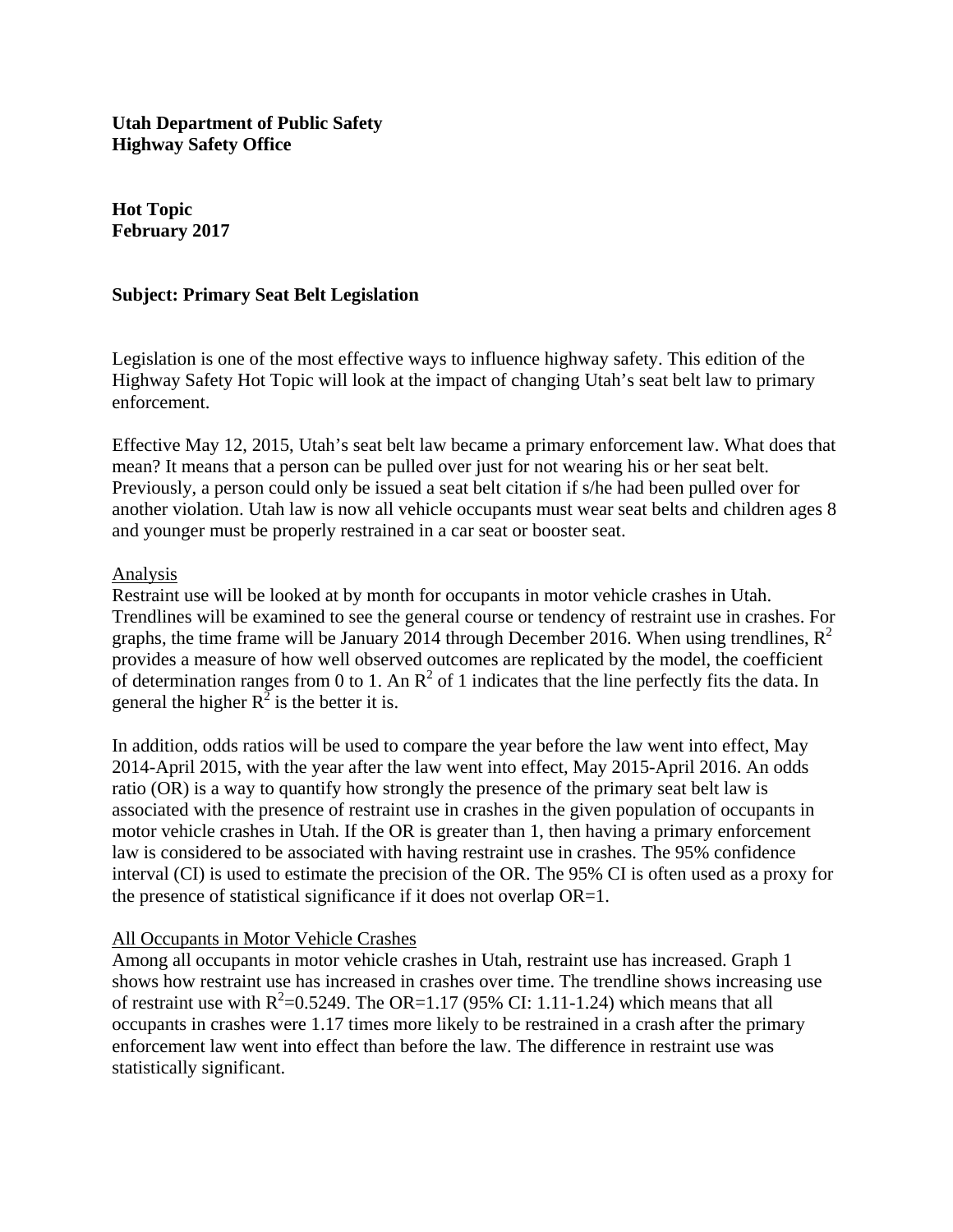### Injured Occupants in Motor Vehicle Crashes

Among injured occupants in motor vehicle crashes in Utah, restraint use has increased. Graph 2 shows how restraint use has increased in crashes over time. The trendline shows increasing use of restraint use with  $R^2$ =0.4113. The OR=1.23 (95% CI: 1.12-1.35) which means that injured occupants in crashes were 1.23 times more likely to be restrained in a crash after the primary enforcement law went into effect than before the law. The difference in restraint use was statistically significant.

## Occupants Killed in Motor Vehicle Crashes

Among occupants killed in motor vehicle crashes in Utah, restraint use has increased. Graph 3 shows how restraint use has changed in crashes over time. The trendline shows decreasing restraint use before the law with some increasing after the law and another decrease at the end of 2016. With  $R^2$ =0.102 this trendline does not replicate the data as well as the others, most likely due to the smaller numbers involving deaths. The OR=1.10 (95% CI: 0.72-1.69) which means that occupants killed in crashes were slightly more likely to be restrained in a crash after the primary enforcement law went into effect than before the law. The difference in restraint use was not statistically significant.

# Seriously Injured Occupants in Motor Vehicle Crashes

Due to the smaller numbers involving occupants killed in crashes, serious injuries were also analyzed. Graph 4 shows how restraint use has changed in crashes over time. The trendline shows decreasing use of restraint use before the law and increasing trends after the law with  $R^2$ =0.4724. The OR=1.32 (95% CI: 1.04-1.67) which means that seriously injured occupants in crashes were 1.32 times more likely to be restrained in a crash after the primary enforcement law went into effect than before the law. The difference in restraint use was statistically significant.

### **Conclusion**

Many factors go into how crashes occur and the effectiveness of laws. This analysis shows that the primary seat belt enforcement law has coincided with an increasing use of restraints in crashes. This increase is most noticeable among all occupants in crashes, injured occupants in crashes, and seriously injured occupants in crashes.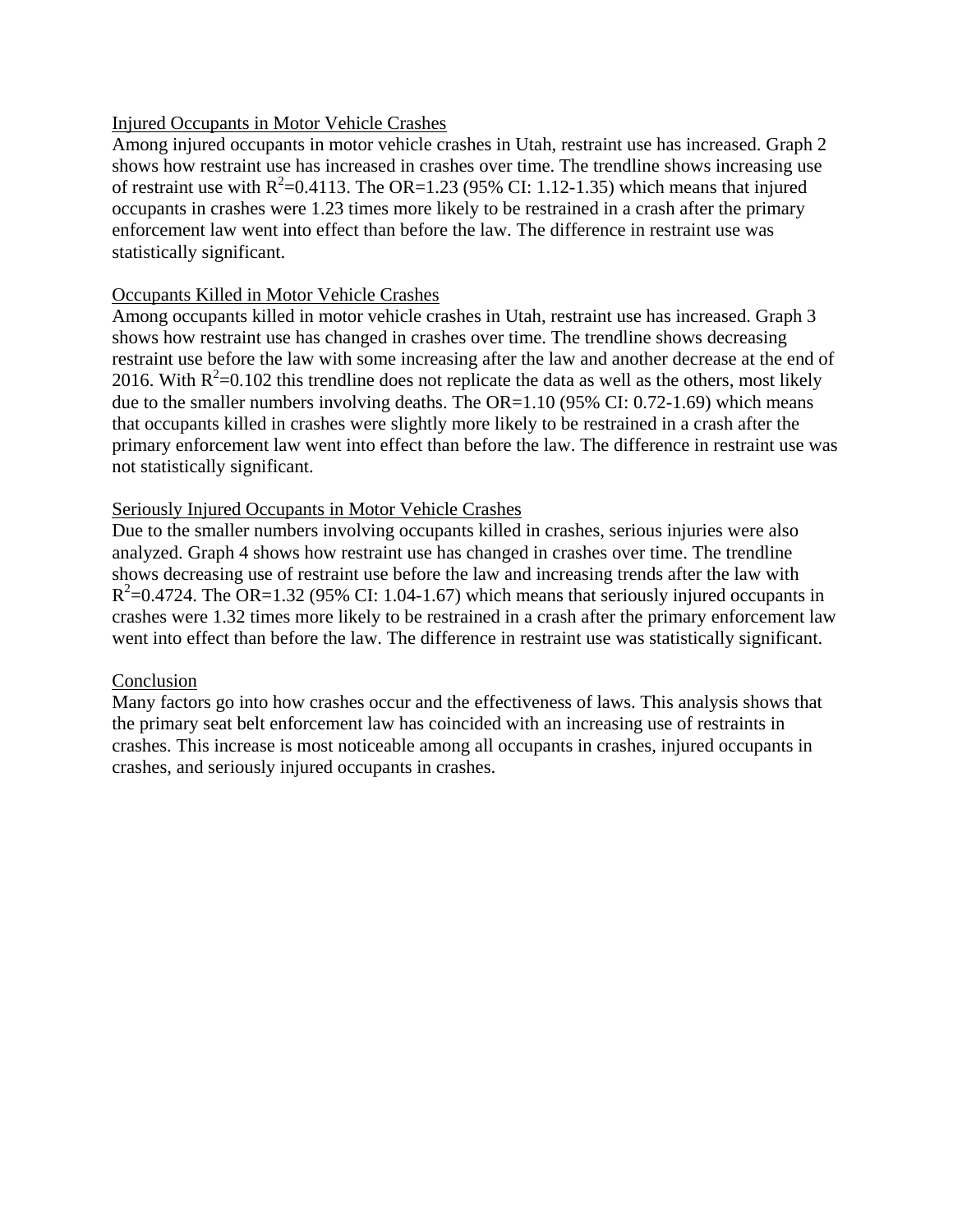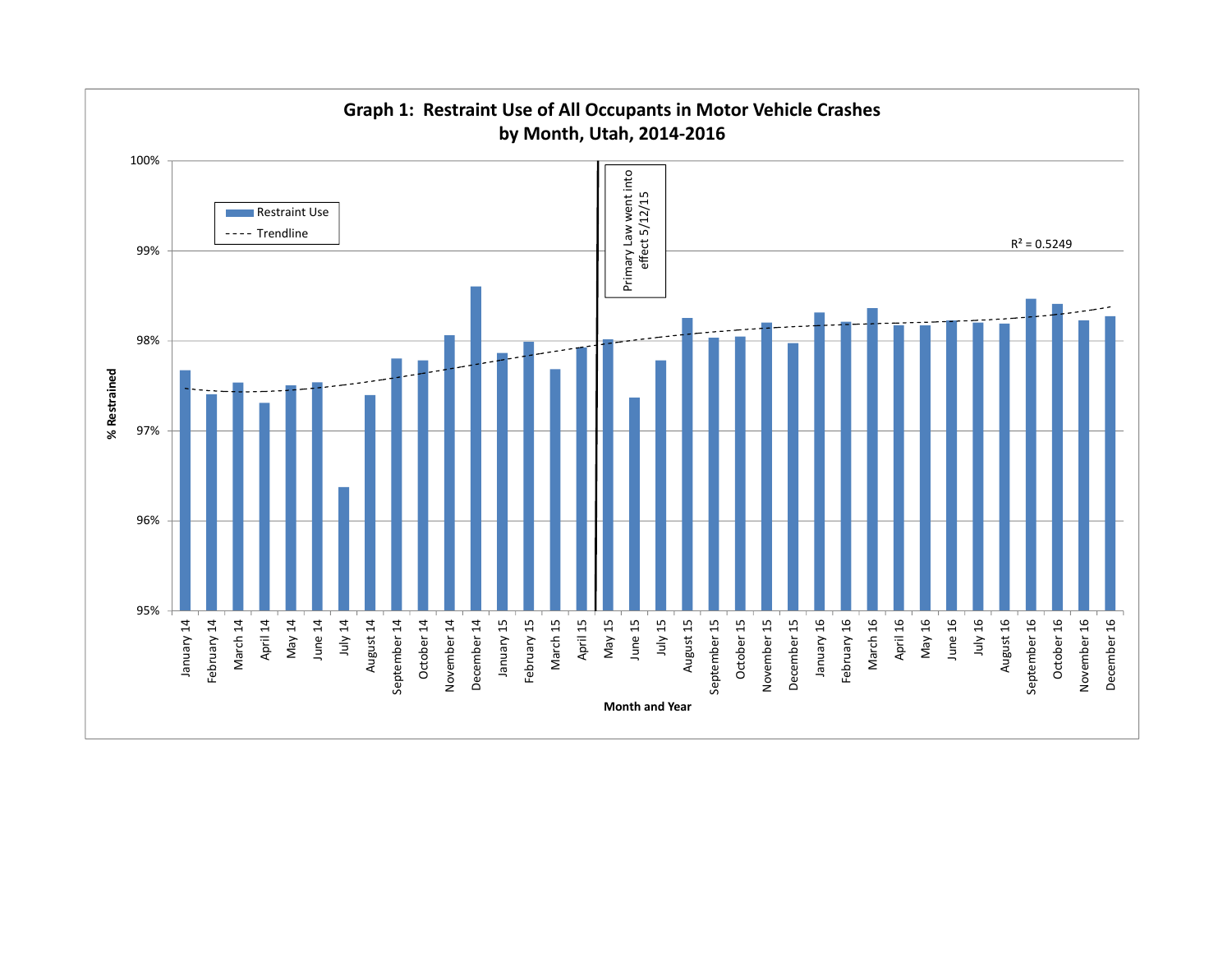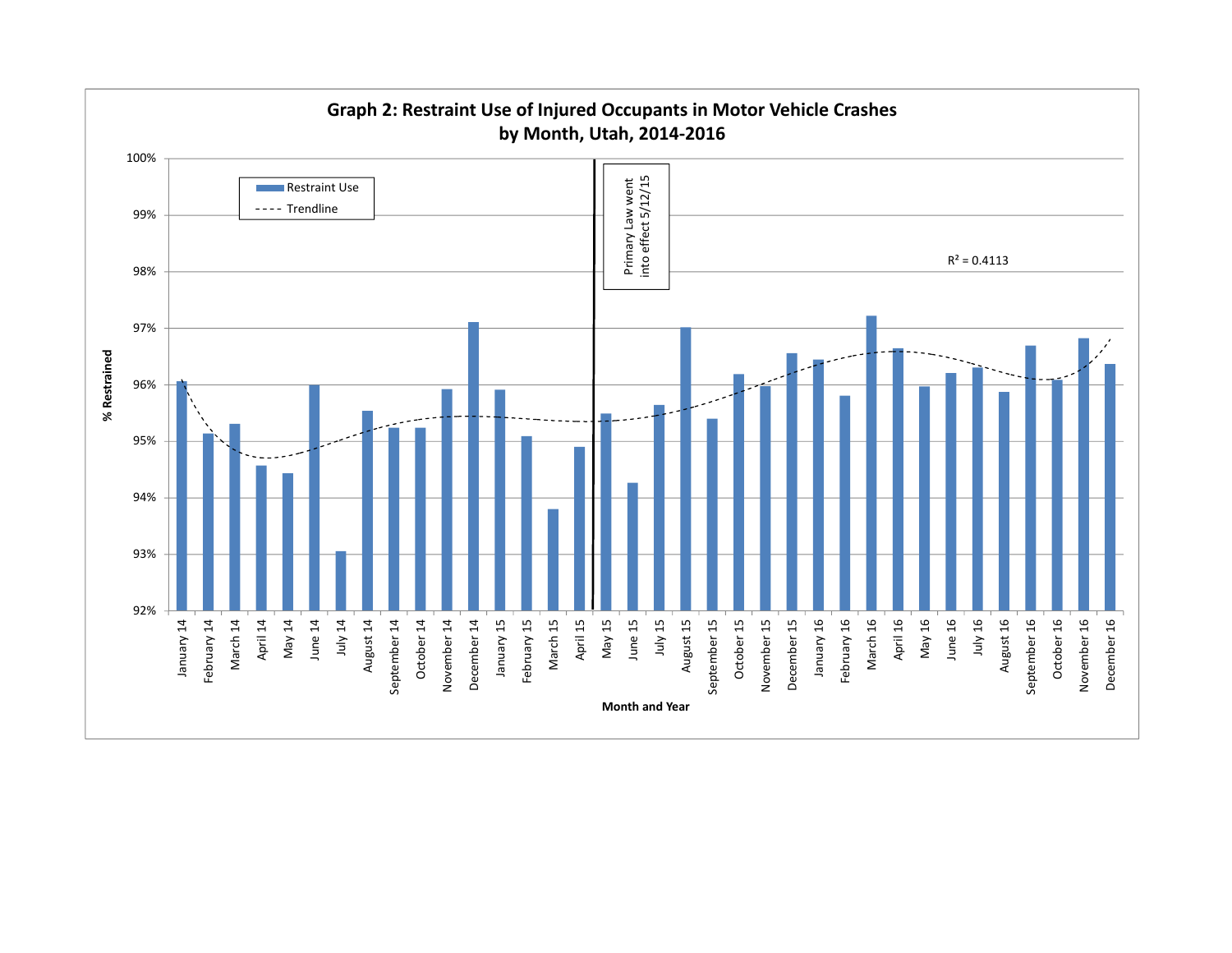